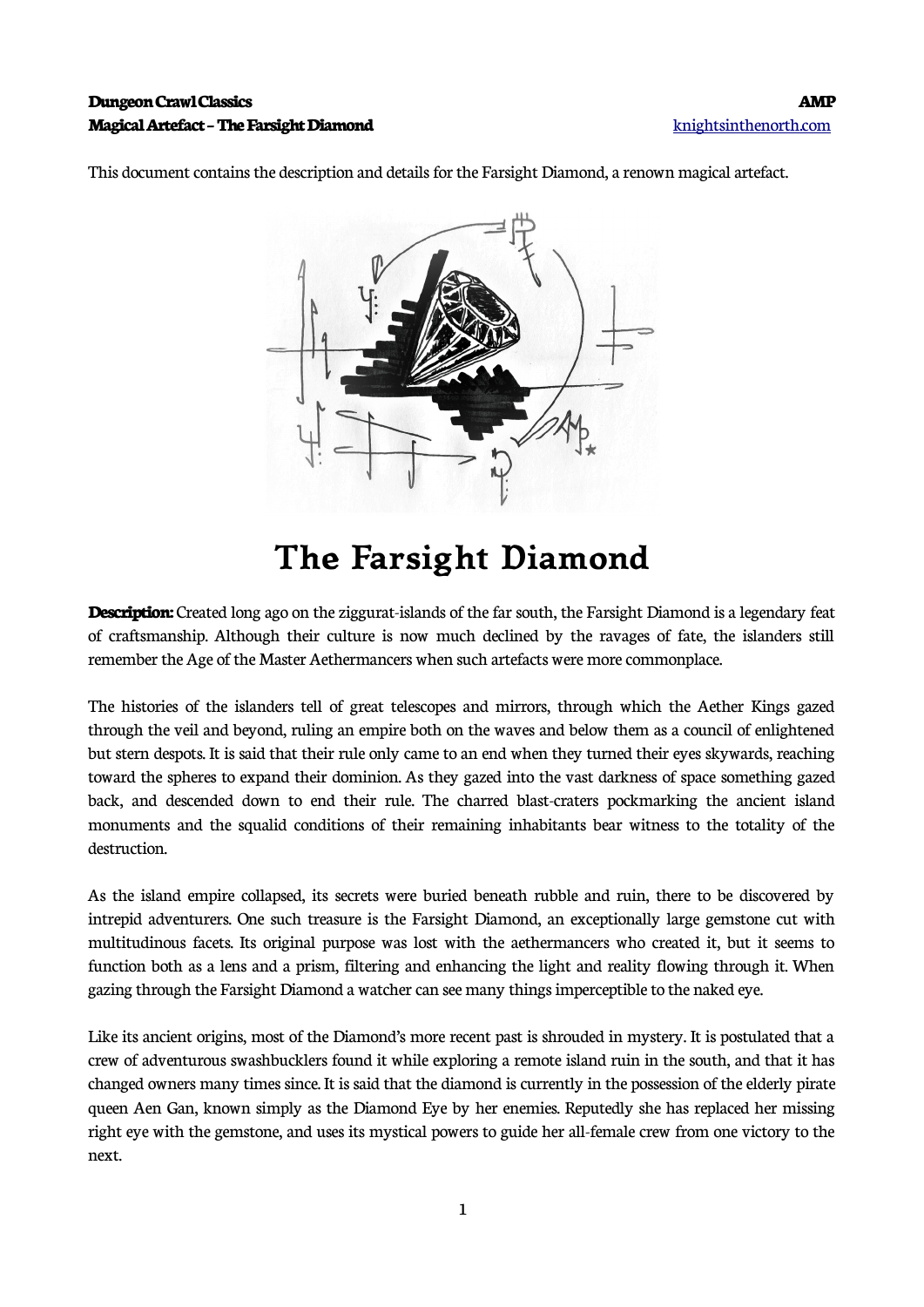**Abilities and effects:** There are two known ways to use the Farsight Diamond. Firstly, the artefact can be used much like a lens or a prism. Viewing the world through it reveals many things unseen by the naked eye, and it is postulated that its original purpose was to do just this as a part of some ancient telescope-like viewing machine. Secondly, it can be used as a prosthetic eye. When utilized in this fashion it fuses with the user, granting them a sight beyond sight and acting as a prism through which they can channel their will through the aether. Obviously, replacing your eye with an almost fist-sized diamond is quite gruesome and no simple process. Accordingly, this use was only discovered recently by the famous Pirate Queen of the South Sea, Aen Gan.

**The Farsight Prism:** Gazing through the Farsight Prism, the user can uncover many things about the world, and the longer one focuses on what they see, the more is revealed. Looking through the Prism requires the users full focus, and they cannot take any other actions while doing so. Each round looked through the lens reveals more details about the surroundings; this information appears to the viewer as gleaming visual effects which they can instinctively interpret.

> **1 st round:** The user can decipher the moods and motivations of creatures visible to them as vague, coloured and glowing auras. This information can be applied for circumstantial bonuses for social checks at Judge's discretion.

> **2 nd round:** The viewer can spot things and creatures hidden by invisibility magics within their visual range as shimmering shapes. They can accurately spot size and position, although exact details of the invisible target remain hidden in the swirling mist.

> **3 rd round:** The watcher can determine the alignment of targets around them accurately. The information appears to them as a vague colour-beyond-colour.

> **4 th round:** The prism reveals the condition of things and creatures within the visual range of the viewer: this can be used for example to aid in the recognition of an illness or poison, or to reveal structural faults in construction; exact situational details are left to Judge's discretion. The knowledge appears as manifold gleaming threads and glow effects.

> **5 th round:** The viewer can peer into the veil of arcana, and perceive the flow of magical power. They can accurately spot magical auras in their surroundings. They perceive locuses of arcane power exactly, and can interpret a rough estimation of the intention and power of the magic, although any exact details remain a mystery. Certain magical auras can even be perceptible through what surrounds them (at Judge's discretion), although generally this effect is limited by the user's natural sight.

Each round spent gazing into the Prism the user must roll a Will save of increasing difficulty, starting with a DC of 3 and increasing by 3 each round. If they fail they suffer 1 point of Intelligence damage as the kaleidoscopic visions confuse their visual cortex. It is said that prolonged use of the Prism may have other ill effects as well, but this is pure speculation (any additional effects are left to the Judge's discretion)

**The Farsight Eye:** Replacing one's own eye with an ancient sorcerous diamond is a madcap plan at best, and Judges should require suitable justification from anyone determined enough to attempt digging out their eye in favour of this prismatic implant (in the form of Will saves, if nothing else).

Additionally there is a possibility that the implant leads to the prospective recipient's demise, as the diamond overloads their brain with visual information. In addition to any other saves required during the procedure, the